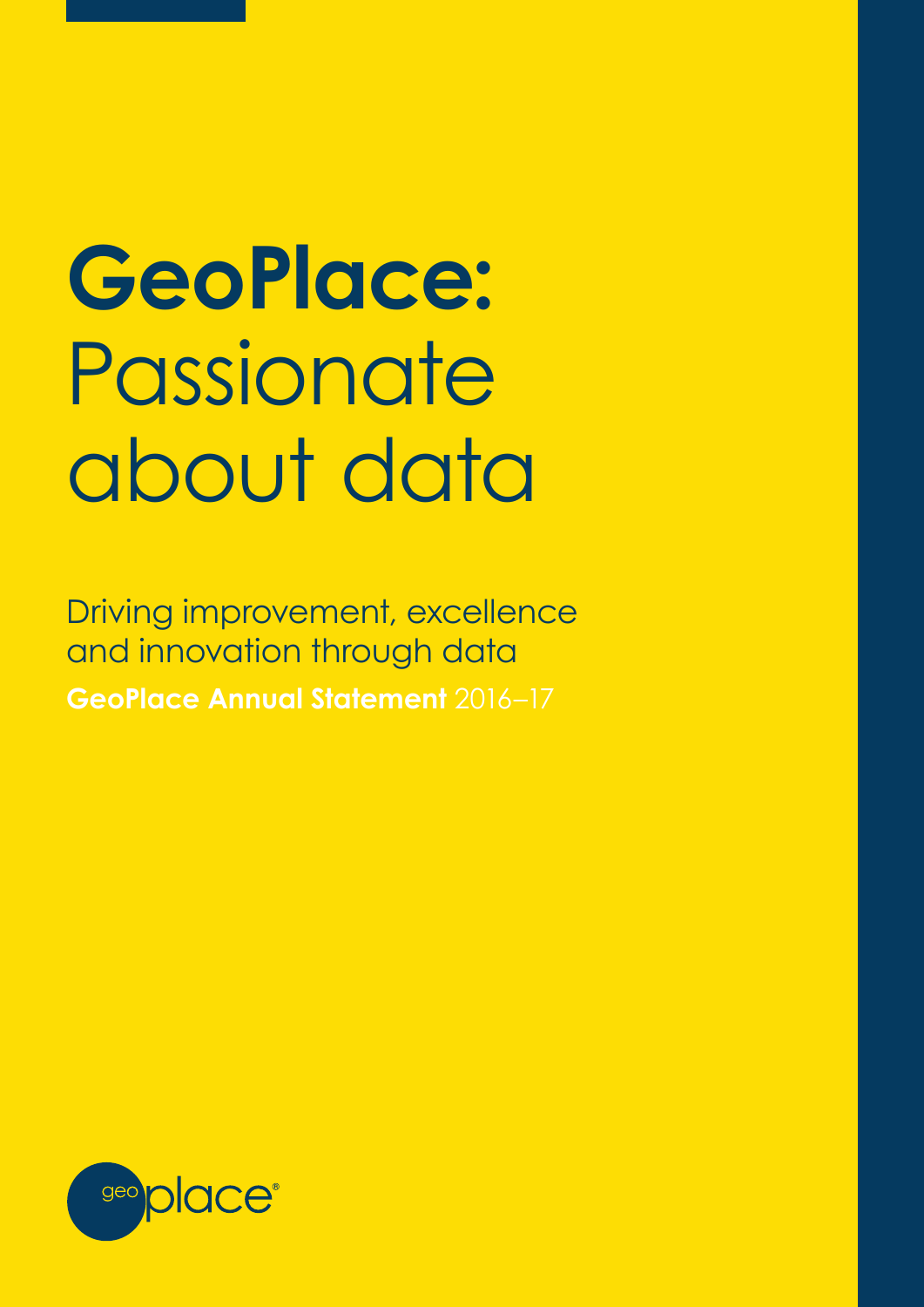

# **Contents**

- Introduction from our Managing Director
- Who we are
- Our Board
- Our Management Team
- About us
- How we are governed
- Our engagement with local authorities and other key stakeholders
- Our Strategic aims
- Our work plan for 2016-17
- Our revenue sources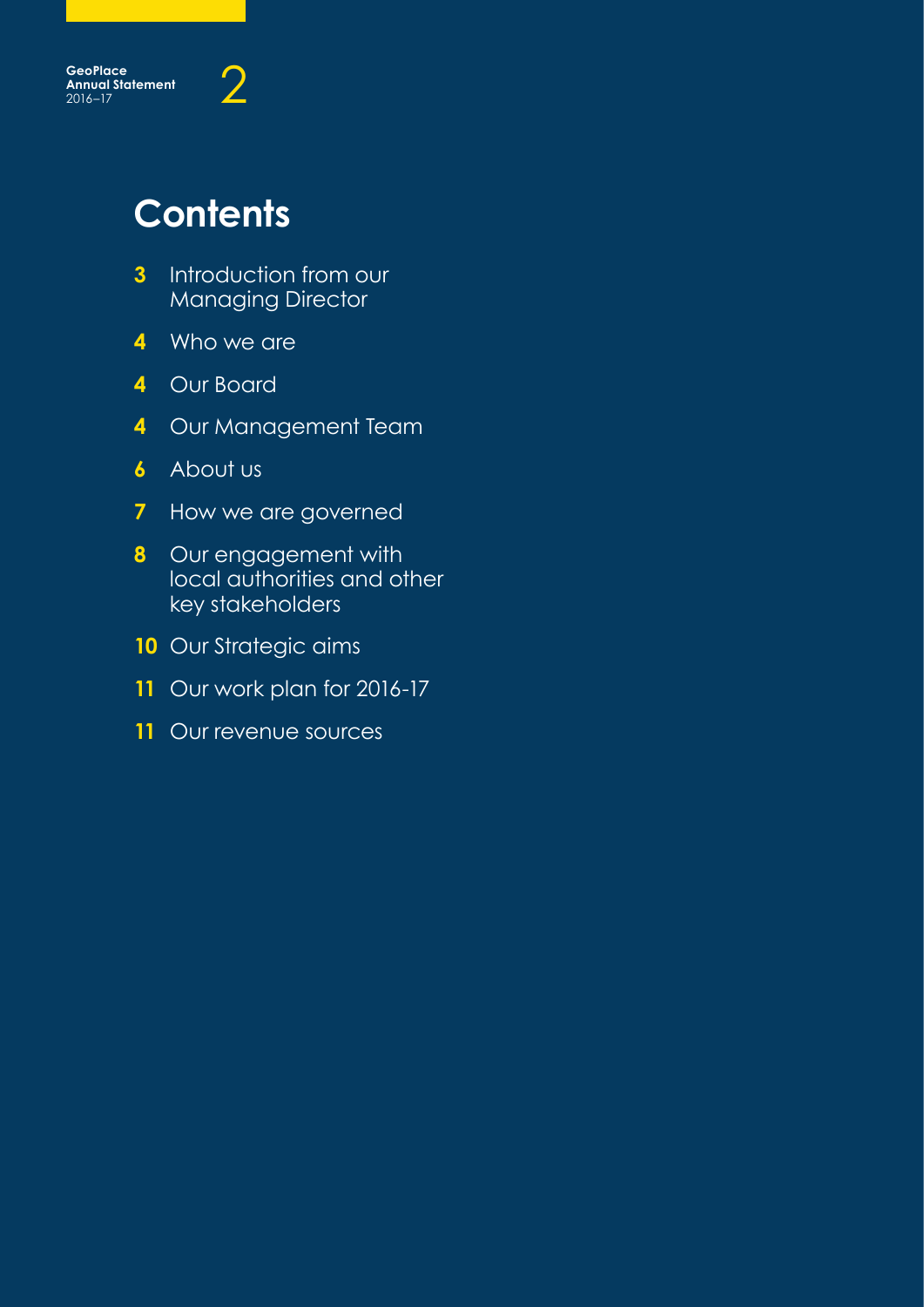### **Introduction from our Managing Director**



A prime driver for GeoPlace is to ensure that the data for the AddressBase and streets products meets and ultimately exceeds customers'

expectations. The activities in our annual Statement are focussed on this.

In response to customer demand during last year we modified all three spatial addressing products – AddressBase, AddressBase Plus and AddressBase Premium to meet a specification change which included:

- the introduction of latitude, longitude and country codes to facilitate use of the data in international and webdelivered applications;
- improvements to the postal field to allow users greater control when generating mailing lists and analysing the data and inclusion of the Delivery Point Suffix (DPS) to enable bulk mail processing
- a nationally consistent set of wards and parishes to facilitate searching and statistical analysis.

Spatial addresses for four countries (Northern Ireland, the Channel Islands and the Isle of Man) have now been included and hence, for the first time, we now provide full coverage of the UK and the Islands.

Nationally consistent data quality is a key objective and through very detailed analysis and comparison of incoming data we are able to focus on areas where improvements are required.

As well as working centrally we also work very closely with the contributing local authorities and provide direct support to them where necessary. Responding to user requirements we will be adding tertiary classifications – for example whether a residential building is detached, semi-detached, terraced or a flat. We will also continue to improve our National Address Gazetteer data through matching to 3rd party

reference datasets, such as the CQC – Care Quality Commission and NAPTAN – National Public Transport Access Nodes data and others.

Today we receive the majority of new address data on a daily basis. However to meet the requirements of organisations transitioning from the legacy spatial address products, the AddressBase products are updated on a 6 weekly cycle. Increasingly we are finding that this needs to be improved. During this year we are making significant changes to our IT systems such that we can produce at least daily updates and potentially moving to near real time in the future.

In parallel to the work on addresses we have been working closely with Ordnance Survey and the Department of Transport on the development of the new Highways dataset. We delivered our first release of the agreed streets data during February through an API service which provides flexibility to Ordnance Survey as to when they take updates from GeoPlace. Delivery to prospective users will start in April this year and we will need to manage carefully their expectations for additional data.

As the number of customers for the AddressBase products increases, both from the PSMA and private sector, the delivery processes need to be updated. A joint project between Ordnance Survey and GeoPlace – "CAMP" Collaborative Address Management and Publication has been set up to plan and implement systems for the future.

In order to make efficiencies in the data creation process, we will be developing 'Central Maintenance'. This will provide a standard internet browser solution for the supply of address and street data between local authorities and GeoPlace. It will provide flexibility to the contributing local authorities for data entry and provide them with more timely validated address and street data.

However, to continue to be a successful business that has sustainable, secure revenue and is capable of growth, GeoPlace now needs to diversify and spread risk; create new opportunities and provide for future investment in the business.

GeoPlace is seen as a centre of excellence in data management, data consolidation, process guidance and industry improvements having developed our business over many years through continual refinement and improvement to highly aligned management systems. We therefore plan to utilise and leverage the knowhow and knowledge within GeoPlace to develop new commercial opportunities for the business and position us as the go-to experts in this domain.

We have already completed a number of data matching contracts for a wide range of customers and are now working closely with Ordnance Survey International supporting them in a number of overseas opportunities.

GeoPlace's core skills lie in working with the local authorities, taking their data, validating it and building it into a national dataset. We are now actively exploring opportunities to capture other data and make this available for a number of applications.

Achievement of these successes to date has only been possible with the passion and commitment demonstrated on a daily basis by our staff and the custodians in the local authority community.

 $\int_{\mathbb{R}^d}$ 

Richard Mason Managing Director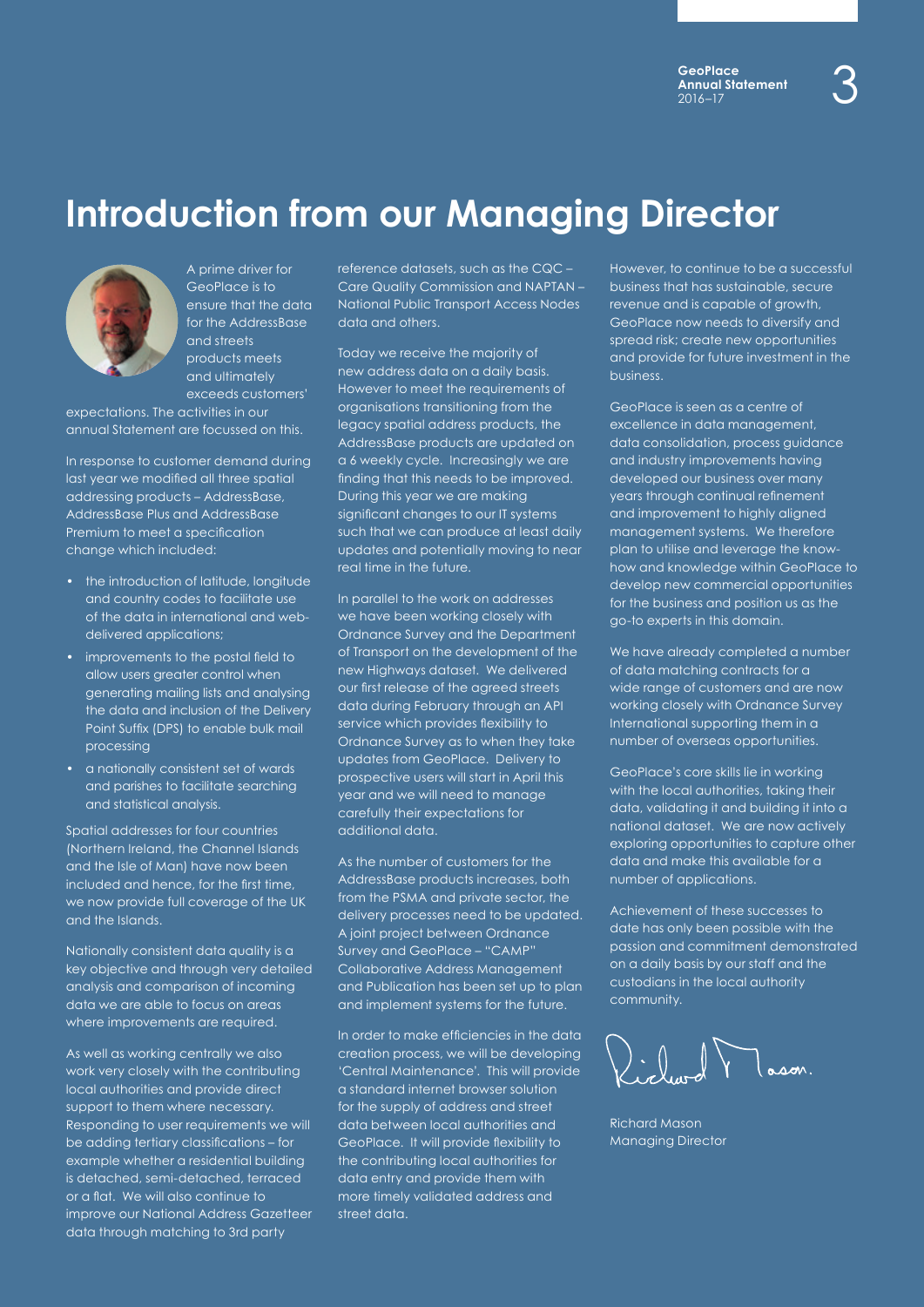# **Who we are**

GeoPlace<br>Annual Statement<br><sub>2016–17</sub>

**GeoPlace Annual Statement**

GeoPlace is a Limited Liability Partnership jointly owned by the Local Government Association (LGA) and Ordnance Survey. We are a world class expert in address and street information management.

We were set up as a result of a government call for a standard index of addresses to bring together existing creators and suppliers of addressing data to one central place to build a single, definitive address database. The resulting data is made widely available through Ordnance Survey which develops the range of AddressBase® products from the National Address Gazetteer

Today, GeoPlace maintains a national scale information infrastructure that supports the needs of both the public sector and a wider commercial market.

We were formed in 2010 by joining together an established public sector organisation and a skilled private sector organisation. Our expert team demonstrate excellence in data quality; information standards; technical IT skills and relationship management.

The work we do includes:

- creating and maintaining data models
- data cleansing and validation
- working with a network of local authority officers to balance different stakeholder needs.

Our work relies heavily on close working relationships with every local authority in England and Wales. This relationship has been developed over more than a decade, to build the National Street Gazetteer and the National Address Gazetteer infrastructure. Both of these underpin efficient and effective services, bringing direct service delivery benefits to users.

Through our sponsorship of the Joint Authorities Committee (JAG(UK)), GeoPlace enables the co-ordination of organisations responsible for the roads and streets of the United Kingdom, including government, the Highway Authorities and Utilities Committees, National Traffic Managers Forum and other related bodies for asset or utility network management and other events taking place on the highway.

Working under the Data Co-operation Agreement, we have a relationship with every district, county and unitary council in England and Wales to support the creation and ongoing maintenance of the National Address Gazetteer infrastructure and the National Street Gazetteer.

We operate under direction from our Board.

GeoPlace LLP is incorporated and registered in England and Wales with company number OC359627. The registered office is Explorer House, Adanac Drive, Southampton, SO16 0AS.

### **Our Board**

The GeoPlace Board sets the overall strategic direction and policy of GeoPlace and consists of four non-executive members all of whom have one vote.

Two are appointed by the Local Government Association, one of whom chairs the board;

- Claire Holloway, Head of Corporate Governance and Chair of the GeoPlace Board
- Juliet Whitworth, Research and Information Manager

Two are appointed by Ordnance Survey;

- John Kimmance, Director Public Sector
- Will Davies, Director of Human Resources

Richard Mason, the GeoPlace Managing Director, reports to the GeoPlace Board.

### **Our Management Team**

GeoPlace is managed by a Management Team which consists of the Managing Director and five senior GeoPlace employees.



#### **Richard Mason, Managing Director**

Richard, an engineer by background, has worked in the GIS and address management industry for over 25 years. In 1990 he set-up the UK's largest scanning and digitising bureau

who digitised in excess of 50,000 of the Ordnance Survey large-scale maps. These show the location and extent of individual properties. He then joined QAS, the UK's largest address management company, now owned by Experian,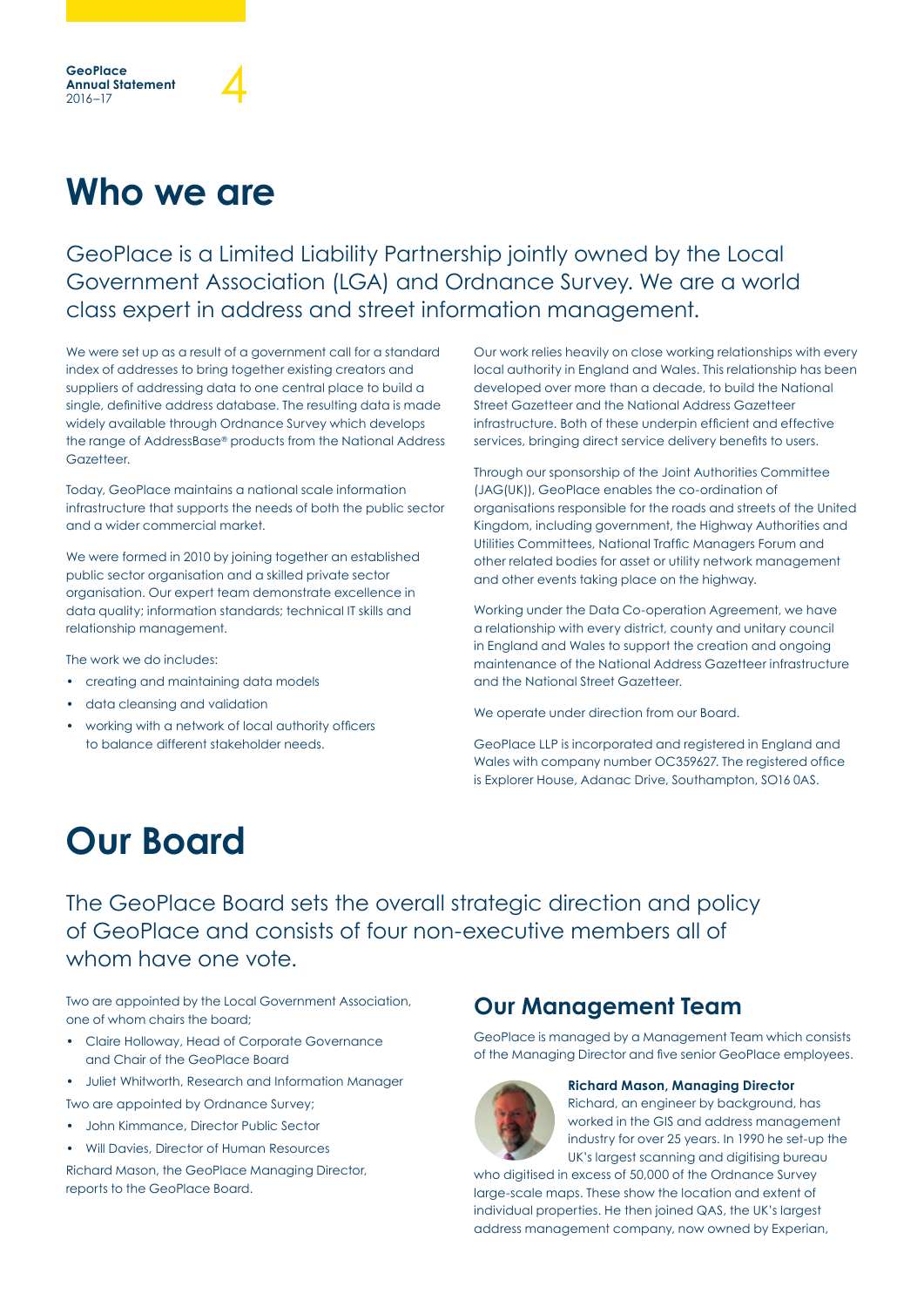where one of his key achievements was sourcing and negotiating supply agreements for premise level address data throughout Europe.

For many years, he has seen the user requirement for one definitive spatial address database which includes a precise location for every address.

He took the lead in finalising the agreements between Ordnance Survey and local government and its partner which led to the establishment of GeoPlace in 2010 and was appointed its first Managing Director. Under his leadership it is now clearly established as the single source of spatial address and definitive street attribute data for England and Wales and through licensing agreements for spatial address data extends this to Scotland, GeoPlace makes this data readily available through Ordnance Survey to an increasing number of public sector organisations including the emergency services; utilities and financial services companies.



#### **Simon Barlow, Executive Director of Consultancy** Simon is responsible for

the management of GeoPlace's address and street data and information infrastructure and customer support teams with overall responsibility for ensuring enterprise level data governance. Over the last 15 years he has worked with government to help develop and integrate a common address platform for use in a wide range of day to day applications.

Simon has also been involved in a wide range of geospatial data focused projects both in the UK and across Europe including INSPIRE and the European Address Framework assisting with data modelling, technical design and implementation



#### **Steve Brandwood, Executive Director of Engagement** Steve started working in the field of local

government and gazetteers in 1998 after completing a degree in Geography. Initially part of a team of four, he helped set up the Local Government Information

House (LGIH) Ltd (a subsidiary of the Improvement and Development Agency for Local Government), with the aim of standardising local authority geographic data and taking it to market to support the modernisation and e-government agenda.

Steve built up a team of geographic information and local government experts within LGIH to manage the procurement of geographic information on behalf of the sector as well as taking forward the NLPG and NSG initiatives and being an advisor on local government geographic information more widely. After incubating the gazetteers at LGIH, Steve helped to set up GeoPlace to bring the work of local government and Ordnance Survey together in a joint venture. Steve is now responsible for GeoPlace's engagement with local government, wider stakeholder management and communications and marketing.



#### **Radha Chandrasekaran, Executive Director of IS Development** With over 18 years'

of experience in Enterprise Software Development and expert knowledge in strategic design and implementation of GeoSpatial, GIS and Gazetter Management solutions for Local Authorities and beyond, Radha heads the Information Systems Department within GeoPlace.

She is responsible for the overall management of all GeoPlace's address and Street data hubs, together with the co-ordination and management of internal and external web applications. Closely working with National custodians, Radha is very customer focussed and continuously improves the services provided by GeoPlace to Local Authorities. She is also responsible for the production of National Address Gazetteer from which AddressBase™ products from Ordnance Survey are produced and the delivery of NSG data to Ordnance Survey for inclusion in the new Highways product.



#### **Nick Griffiths, Executive Director of Informatics** Nick has worked in the

property industry since 1980 and been a senior

member of the team developing the NLPG from its creation to its re-birth as the National Address Gazetteer under GeoPlace in 2010.

With a wide range of practical experiences from extracting, cleaning and collating disparate address data sets to form local address gazetteers, through the analysis of regional and national address data sets for emergency services, public utilities and government departments and on to work on UK and European addressing standards, most areas of the world of property addresses have been covered.

Nick is currently head of the team responsible for the integration of third party data such as the VOA Council Tax and Non Domestic Rates data and Royal Mail data into the National Address Gazetteer and for one off research and analysis work for address users.



#### **Kate de Groot, Executive Director of Business Planning and Operations**  Kate has a broad

base of business, IT and management experience and skills gained over 25+ years of working across both the public and private sectors and also on UK, European and worldwide projects.

Coming from a geography background she has extensive specialised knowledge of geographic information and spatial data. She now focusses on the intersection and alignment of business , IT and people to achieve the optimum business performance.

Her specific responsibilities within GeoPlace are Business Planning, Governance, Enterprise Architecture, IT Services and HR. These are managed through in-house developed management systems which allow GeoPlace to maintain agility and flexibility of operations in a dynamically business changing environment whilst at all times continually improving business management and performance.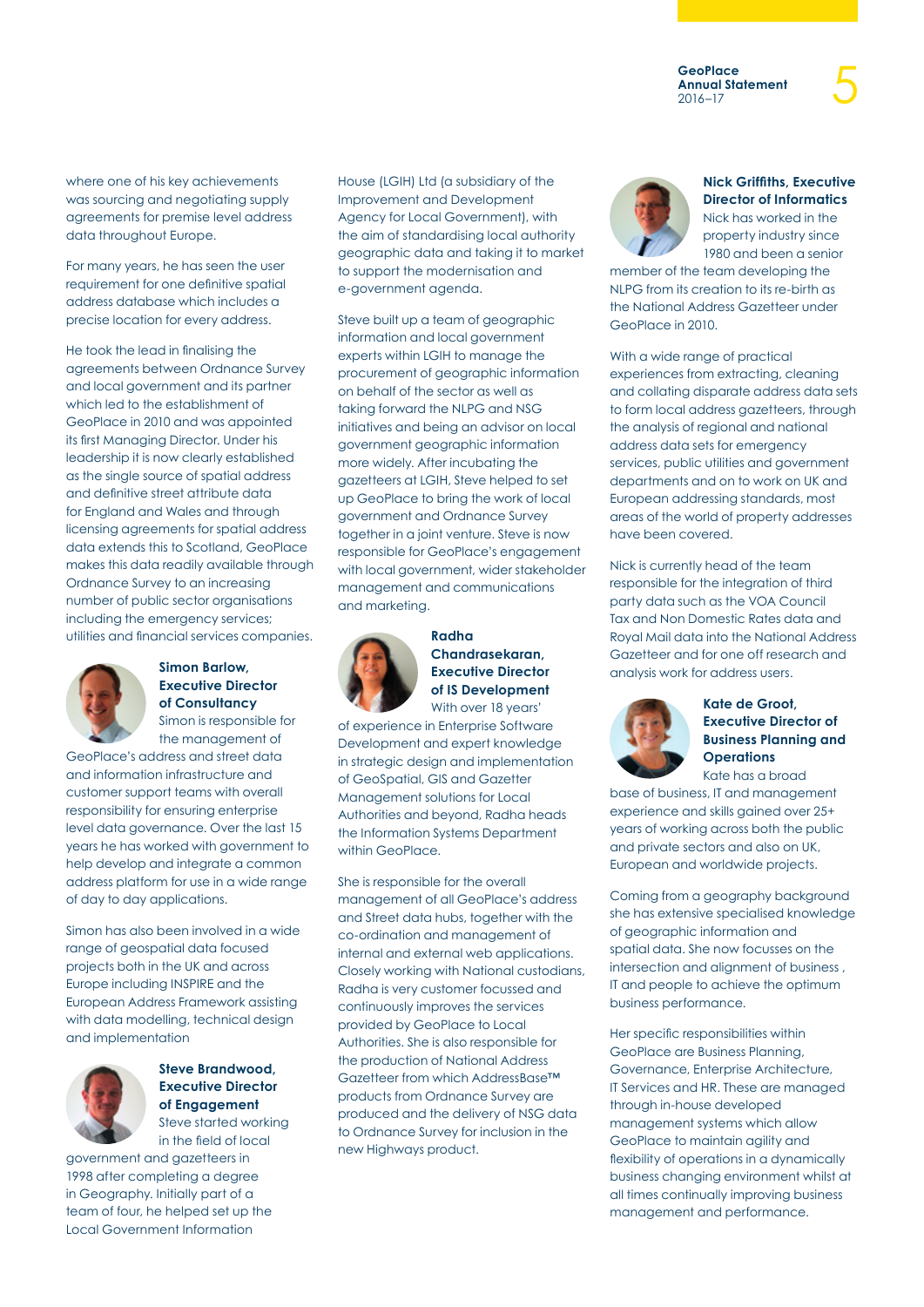# **About us**

### **Our vision**

The vision for GeoPlace is: GeoPlace – Passionate about data. Driving improvement, excellence and innovation through data.

Usage of our data and related services provides efficiency gains and more accurate and improved delivery of public services. Over time this will extend across all aspects of government (local and central, emergency services and health) and extend into the private sector. GeoPlace now has the opportunity to become the trusted advisor in matters relating to addresses and streets.

Organisations are now realising "the power of the UPRN" through adapting their systems to include it. This is evidenced by wider use of the AddressBase products which has increased year on year. Exchange of addresses, and address related data, can then be undertaken with an improved degree of accuracy and efficiency.

We will coordinate, support and provide leadership to participating local authorities, enabling them to gain maximum benefits from effective address and street information management. By continuing to build effective relationships with these participating authorities we will ensure that the infrastructure we manage provides a value stream from local level through to national product usage.

We will continue to invest in and expand our expertise in managing central address and street hubs. In parallel, our data management capabilities will be augmented with the geospatial data management and data capture skills, product management, sales and marketing reach of Ordnance Survey.

GeoPlace will build on its technical infrastructure and expertise that supports the maintenance of statutory address and street gazetteers on behalf of local government as well as producing the National Street Gazetteer, the AddressBase products and the Highways data.

### **Our purpose**

To bring together local and national data into comprehensive datasets that consistently meet current and future demand.

A National Information Infrastructure:

GeoPlace leads a series of work programmes to build, develop and expand a national address and street information infrastructure that supports the needs of both the public sector and a wider commercial market. We

aim to be world class experts in the field of address and street information management and work in collaboration with trusted partners to bring community benefit from the information that we manage.

This is undertaken against a baseline of operations:

Centre of excellence

- be world class in the application of innovative and creative information management solutions
- maintain a centre of excellence for state of the art location related information management in the spatial address data and street information sector

Core values

- promote innovation and creativity in staff
- work in an agile business environment to allow for rapid change and manoeuvrability
- foster a working environment based on respect, trust and responsibility
- **Stakeholders**
- GeoPlace will work collaboratively with all stakeholders
- We aim to create a culture where
- we improve every aspect of our work by innovating, thinking creatively and continually doing things better
- we all work in an trusting, open, honest, supportive environment and enjoy what we do,
- we achieve common goals through collaboration, and
- we are seen as the voice of expertise, trusted and respected for what we do.

### **Integrated Management Systems**

GeoPlace operates a Quality Management System (QMS) which is certified by the British Standards Institute (BSi) to meet the requirements of ISO 9001. We have also received certification for our Information Security Management System (ISMS) to ISO 27001 – the ISO Information Security Standard.

As part of our ISMS GeoPlace maintains a Business Continuity Plan which is now being updated and is also certified to ISO 27001. This covers all company assets including hardware availability, staff and offices and disaster recovery plans.

In order to create and maintain the optimum alignment of the business and IT we are taking a wider Enterprise Architecture (EA) perspective across our business. As our business gets more complicated this approach is fundamentally important for GeoPlace and will ensure our continued success in delivering appropriate operations, systems and IT solutions.

The EA work is being built incrementally and through on-going project work managed centrally through the Programme

**GeoPlace Annual Statement** GeoPlace<br>Annual Statement<br>2016–17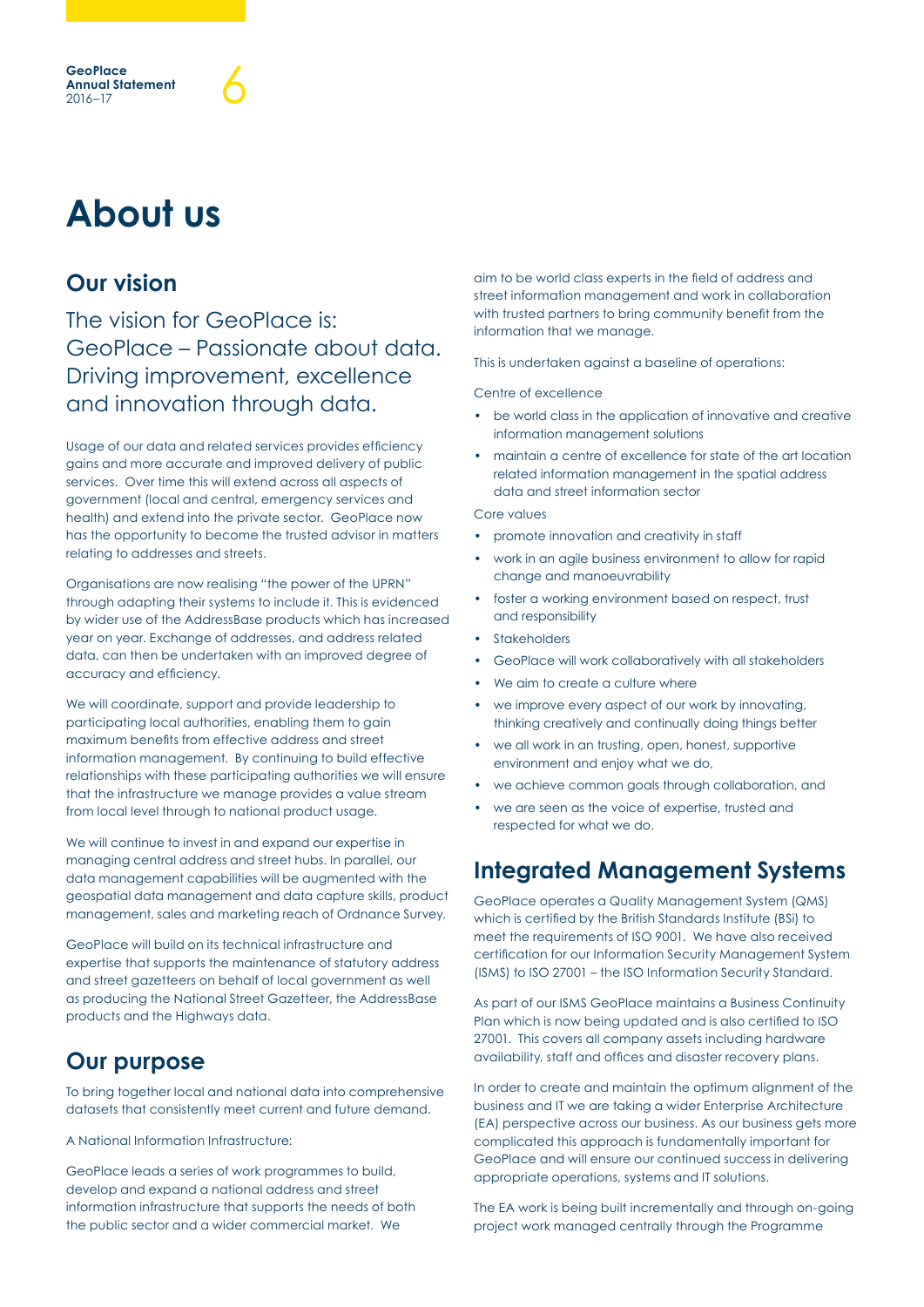Executive. It aligns with, and works in parallel with, both our QMS and ISMS and equips our integrated management systems with rigorous principles and standards within a framework of adaptive methodologies.

#### **Research and Development**

As the user base for AddressBase and NSG derived products increases, particularly in the light of the extension of use by the consumer sector, we are increasing the overall product quality in the data and increase national consistency levels. This applies to data from England and Wales and as an alerting service to Scottish local authorities.

We have achieved this through internal research and development activities to allow for investigative and research based work around industry best practice and further

developing our centre of excellence knowledge. Our financial model has been adapted to reflect this work and are actively matching data against other third party reference datasets.

#### **Core skills**

Creating and maintaining large spatial address and street datasets to a high standard of currency and accuracy requires specialist intellectual capability and expertise. This has been built up over fifteen years and is now one of the core skills within GeoPlace and gives us a unique strategic advantage over other service providers.

This expertise along with our ability to manage and define our work effectively and efficiently to meet changing business, user and industry needs in a robust, adaptable and professional manner allows us to achieve the results we do.

### **How we are governed**

**Governance Purpose Purpose Membership LLP Board** To provide strategic direction to the GeoPlace business. Authorisation of the Business Plan. Ordnance Survey and Local Government Association Members **GeoPlace Executive Management Team** To plan and manage the operations of GeoPlace GeoPlace GeoPlace (internal) **Authority Contacts Executive (ACE)** To manage the DCA contract on behalf of Local Government. Local Government with GeoPlace representation (2 votes for each party) **GeoPlace / Ordnance Survey Programme Board** This board is the focus point for the strategic management of NAG and NSG data delivery to OS and the OS AddressBase and New Highways Data product management GeoPlace and Ordnance Survey (strategic and contractual) **NAG/AB Technical Group** To manage the on-going BAU and technical work for NAG and the AddressBase products. GeoPlace and Ordnance Survey (technical) **New Highways Project Group** Coordination of the delivery and transition to BAU for the New Highways Data products GeoPlace and Ordnance Survey (technical and commercial) **GeoPlace Operations Group** To manage internal business operations focused around the governance and communications with our data providers around data quality and new requirements. GeoPlace (internal) **Programme Executive** To manage the overall work programme and coordinate project work within GeoPlace GeoPlace (internal)

The diagram on the next page shows the operating model for GeoPlace.

There is also a GI Customer group established as part of the PSMA. This group is chaired by someone appointed by BIS and has representatives across the whole public sector. This group has the ability to request changes in the AddressBase product specification from Ordnance Survey. Through the Data Distribution Agreement between Ordnance Survey and GeoPlace, Ordnance Survey has the responsibility for developing the specifications, on the basis that all new specifications or changes to existing specifications will require agreement with GeoPlace.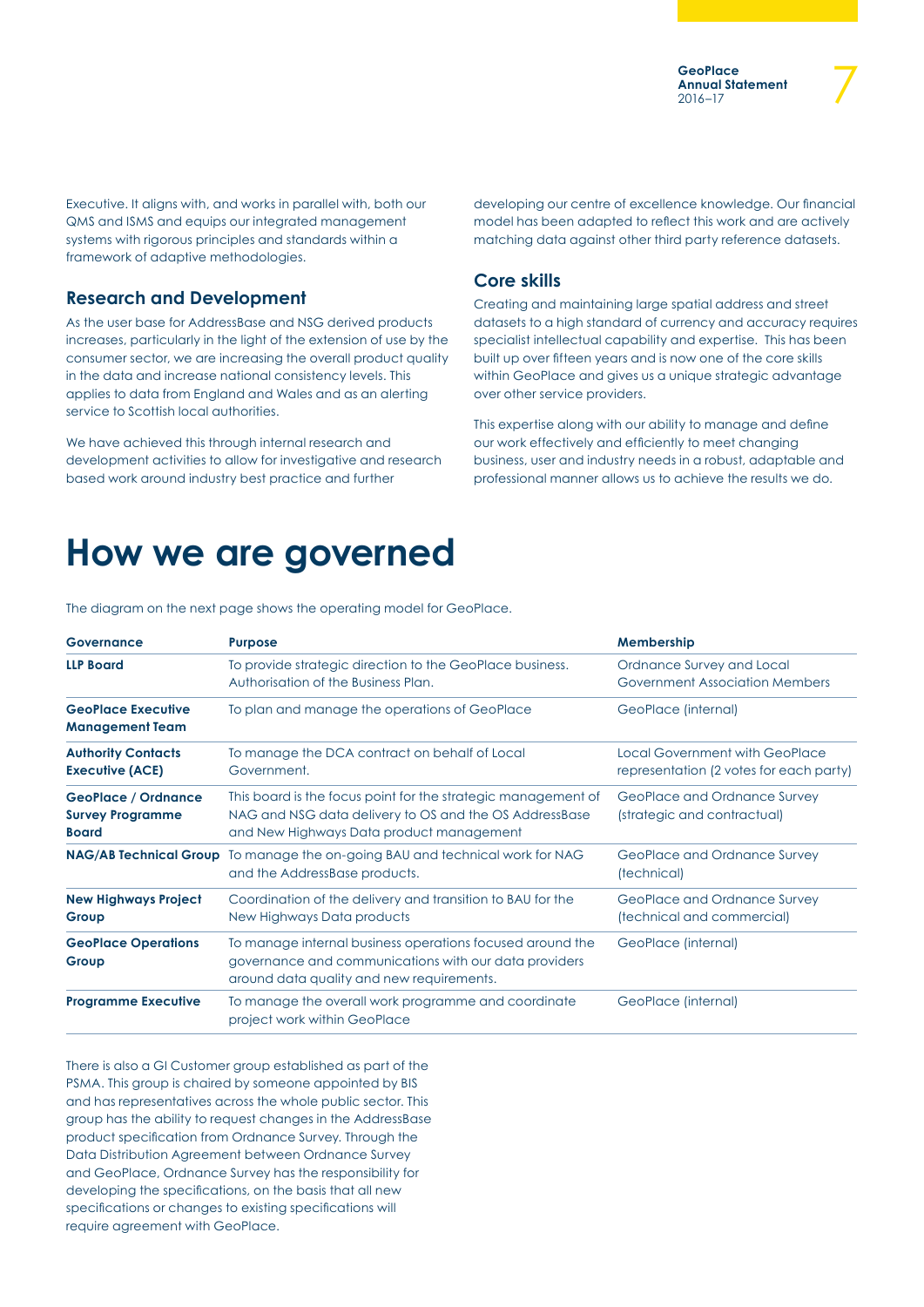

# **Our engagement with local authorities and other key stakeholders**

### **Working with local authorities**

Vital to the success of GeoPlace and the building of the National Address Gazetteer infrastructure and National Street Gazetteer (NSG) is engagement with the local authorities that produce address and street data.

There are 348 local authorities in England and Wales providing address updates and 174 authorities providing street updates to GeoPlace. These updates form the bulk of the National Address Gazetteer, AddressBase products and the NSG. The Data Co-operation Agreement (DCA) provides a contractual commitment between each authority (knows as a Participating Authority) and GeoPlace.

Shared ownership of the DCA (including technical documentation, the continuous improvement programme and the performance management framework) with Participating Authorities is critical to ensure commitment by local government to GeoPlace's work. GeoPlace will balance Participating Authority requirements against requirements from other stakeholders identified in section of Appendix 1 of this plan – PSMA members in particular.

Through this shared ownership, GeoPlace has worked extremely successfully in building a Participating Authority community, committed to the success of the National Address Gazetteer and the NSG.

The DCA provides local government's operational contribution to the GeoPlace partnership. Contract management and governance arrangements have been put in place to reflect the need to manage a standard agreement across a large number of Participating Authorities. The DCA sets out a variation procedure whereby variation may be made to the DCA in writing between the Participating Authority and GeoPlace, where such amendment has the unanimous agreement of the Authority Contacts Executive (ACE) – the body formed from representatives of Participating Authorities, elected by their peers and representatives of GeoPlace.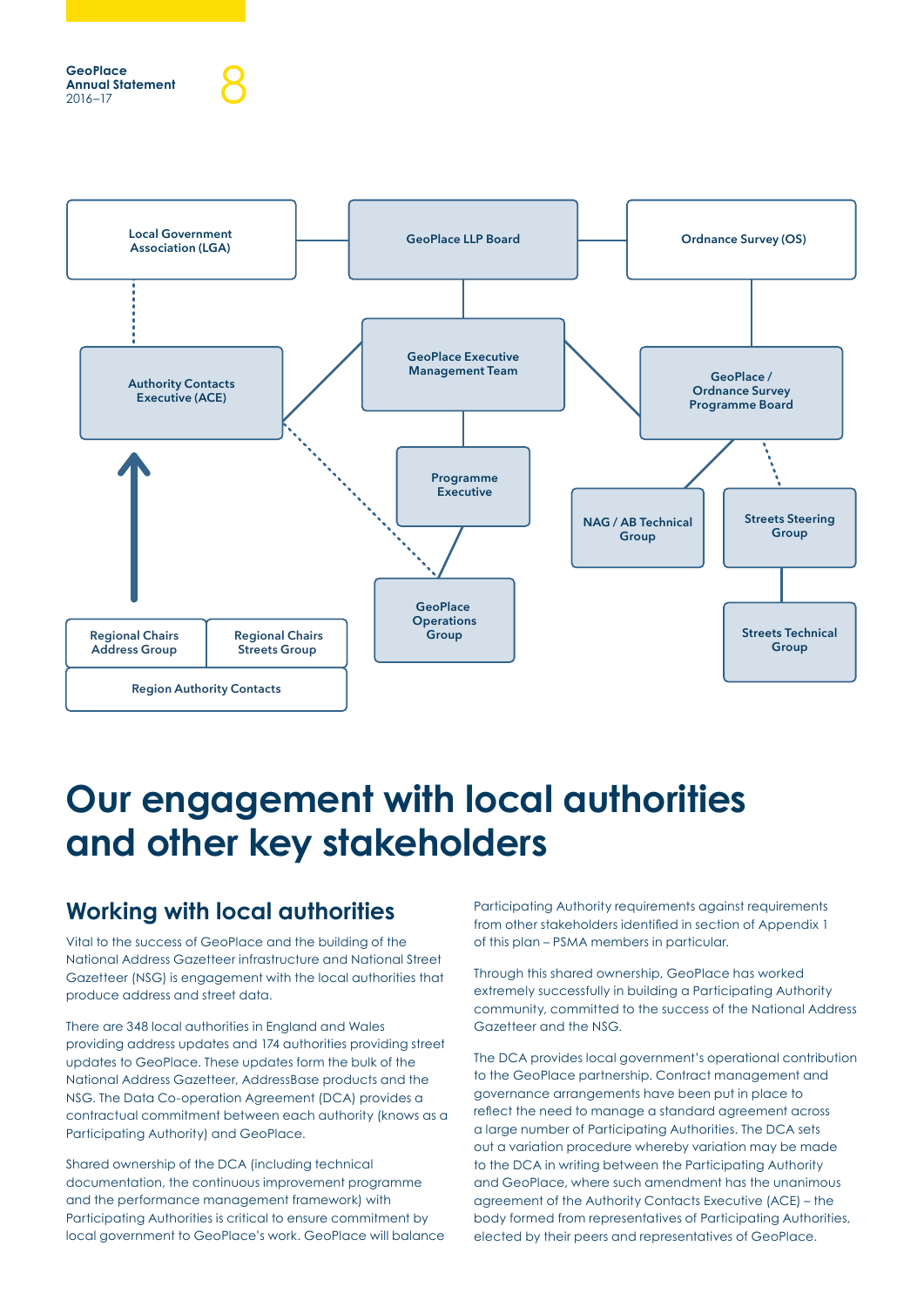The DCA specifically highlights areas where change may be expected, to reflect existing strategic thinking and discussion, operational development over time and to enable the utilisation of newer technologies – such as the planned introduction of Central Maintenance. It also puts in place processes for the agreement, management and evolution of the improvement targets and performance measures.

Due to the risks of implementing change via ACE, which may be challenged by individual authorities, it is extremely important that the sector is engaged through communication and consultation to build consensus before change is implemented. To this end GeoPlace manages a network of officer contacts, which, as detailed in the DCA governance, elect peers to represent them at regional level. These regional representatives elect the Participating Authority representatives on ACE. ACE ultimately manages a programme of communication and consultation with Participating Authorities prior to any formal contract change process being implemented.

Local authorities gain benefit through efficiencies; savings; and a platform for transformation through this joint work. The central collation of data by GeoPlace is at no direct cost to authorities and adds value through standardisation and quality assurance, and GeoPlace acts as focus and leadership to ensure return on local investment. The wider public sector benefits as a result and this opens the door for service transformation and efficiency between councils and other bodies they work with.

### **DCA Participating Authorities**

DCA Participating authorities are key stakeholders for GeoPlace. Their requirements for both the services we provide and the data they use and maintain is managed through the Authority Contacts Executive (ACE). Over the last year we have continued to work in partnership with the DCA community and the quality of the services and data continues to improve.

This group is primarily responsible for ensuring that the Data Cooperation Agreement is managed correctly and is represented by membership of both GeoPlace staff and the elected local authority national custodian chairs. This group is also responsible for agreeing data entry conventions and data quality improvement targets for participating local authorities and agreeing project work that impacts the supply and use of address and street data within DCA members.

#### **Ordnance Survey**

We continue to work with the Operations group of OS to enhance the interfaces which

- provide GeoPlace and participating local authorities with change intelligence from surveying work; and
- provide OS with change intelligence which allows for a more targeted approach to areas of the country that require surveying and specifically improve the cartographic text within OS MasterMap Topography based on official street naming and numbering.

We have reduced duplicated work between OS and GeoPlace on spatial address production and successfully improved the data quality of the addressing products.

We shall also work with other divisions within OS to develop and grow market opportunities both in the UK and overseas in the specific areas of address and street data management.

#### **Royal Mail**

The single government PAF licence – Public Sector Licence (PSL) is now available. It is anticipated that the PSL will significantly improve the potential usage of the AddressBase products.

Separately detailed discussions continue with regard to moving to a centralised process (coordinated by GeoPlace) of providing Royal Mail with change intelligence and receiving the applicable postcodes back from them. Efficiencies in the flow of information between the organisations have been recognised as well as improvements in data quality for both parties. Further work needs to be done on quantifying the benefits.

#### **Valuation Office Agency (VOA)**

Discussions with the VOA have been varied and their ability to change is constrained by the fact that all of their IT support has been contracted out to a 3rd party.

We receive a weekly changes file covering both the Council Tax and Non Domestic Rates data. Previously the Council Tax data changes were only provided on a monthly basis. Going forward VOA remains an important party in assisting us in verifying the data quality of our location information. This will become more so as VOA start to utilise AddressBase within their own operational environment.

#### **Scotland**

The One Scotland Gazetteer (OSG) data is integrated into the GeoPlace processing and production systems for the NAG and this data was included in AddressBase product outputs from May 2012.

We are in regular dialogue with the Improvement Service for Scotland to ensure a good quality and frequent data supply from each of the 32 Scottish councils.

#### **ONS**

Since the last Census, the ONS Beyond 2011 team have been evaluating AddressBase Premium as part of their review of options for the future Census in England and Wales.

Although both the general review and specific evaluation are still on-going, GeoPlace understand that ONS are broadly satisfied that AddressBase Premium provides the ONS Census and Geography teams with the address based information they require.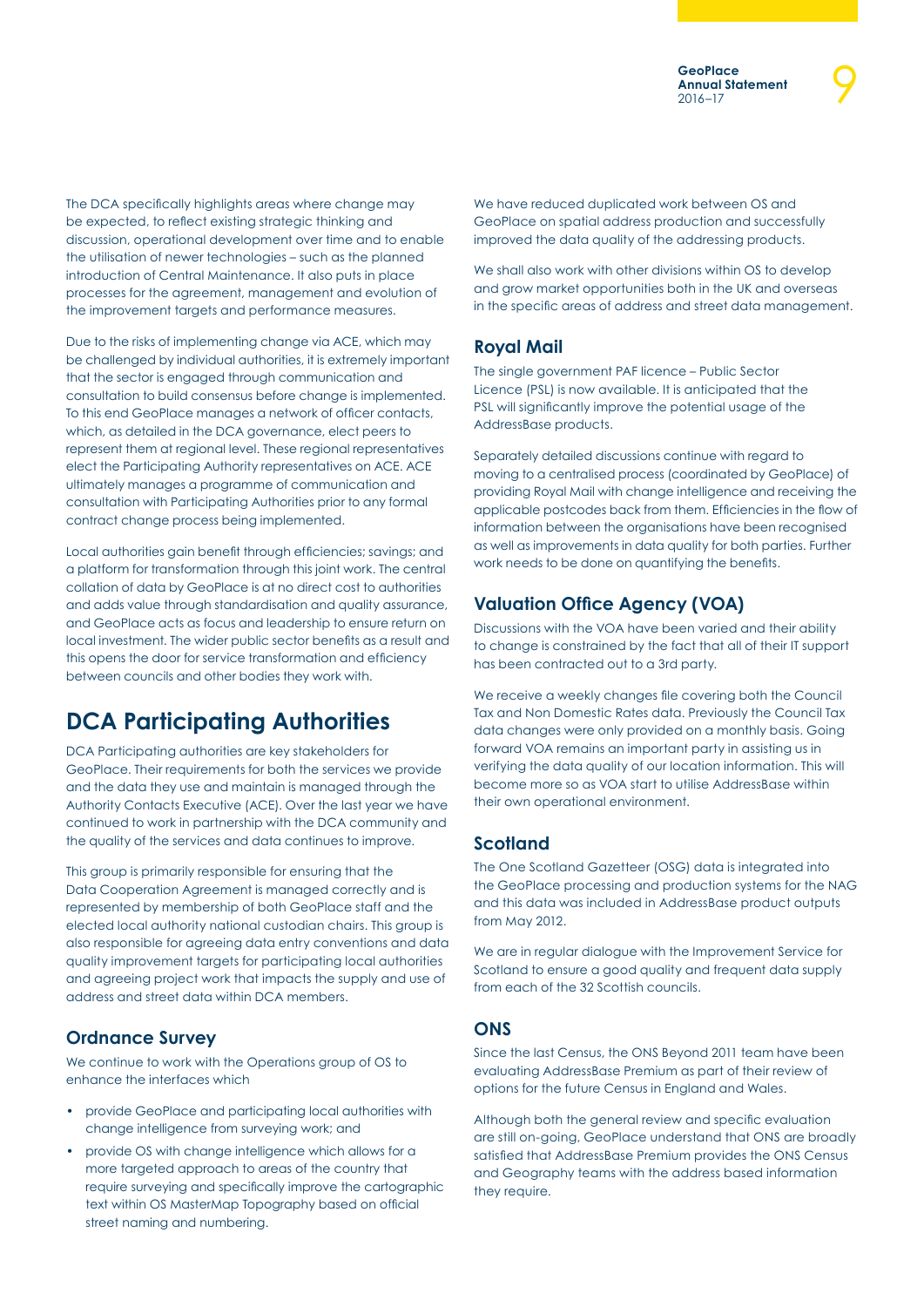#### **Northern Ireland, Channel Islands, Isle of Man**

**GeoPlace Annual Statement**

GeoPlace<br>Annual Statement<br>2016–17

Data management processes have been implemented to enable integration of data from other geographic domains in order to extend the coverage of AddressBase products in the market. Requirements have been identified from within the PSMA community and wider commercial sector for AddressBase data covering Northern Ireland, the Chanel Islands and the Isle of Man.

Ordnance Survey have established a contractual relationship with the data suppliers, namely Land and Property Services (LPS) Northern Ireland, Isle of Man Government and the States of Jersey & Guernsey Government. This data is currently moving into production and release.

#### **Joint Authorities Group(UK) – JAG(UK)**

GeoPlace supports JAG(UK) in the promotion of UK local authorities in the formulation and adoption of highways management policies.

Since our support of JAG(UK) its membership income has increased and its activities are seeing wider recognition as a result of the closer ties with local government. I

Good relations with the Department for Transport (DfT) and greater collaboration with the Highways Authorities and Utilities Committee (UK) (HAUC(UK)) are leading to projects such as the HAUC(UK) Performance Scorecards being well received and being more widely used by DfT and HAUC(UK) for policy decisions and improvements in street works practices.

In collaboration with the JAG(UK) Board we developed a new JAG(UK) website to allow its members to be better informed of JAG(UK) work and also share information across its community.

# **Our Strategic aims**

GeoPlace has three strategic aims as agreed with our Board:

- to deliver national benefit from the use of spatial addressing and streets data
- to create efficiencies and improvements in the Public Sector and;
- to strengthen the business to provide an operational surplus supporting investment.

These are carried out through the following operational objectives, all of which contribute to the achievement of the strategic aims.

- Provide a highly professional service to the local authorities which meets both their and our business needs and improves access and update to the national datasets.
- Coordinate the address and street data maintenance processes from trusted data sources.
- Continue to maintain and enhance the definitive National Address Gazetteer infrastructure for the UK.
- Employ the most appropriate technologies and processes to secure efficiencies in production and reduce current duplications of work across the addressing end to end process.
- Produce the AddressBase products and provide NSG data to Ordnance Survey for inclusion in the new Highways products for Ordnance Survey to take to market
- Continue to deliver the NSG to meet statutory obligations and build upon this work to enhance the value of street information collected from local government.
- Support the actual use of the data produced by GeoPlace.
- Share with Ordnance Survey a full understanding of the knowledge and expertise around the management of addressing and street information available from GeoPlace.
- Provide data matching and consultancy services, both within the UK and internationally, to link third party and organisational datasets through the UPRN and USRN.
- Maintain a sustainable and profitable business.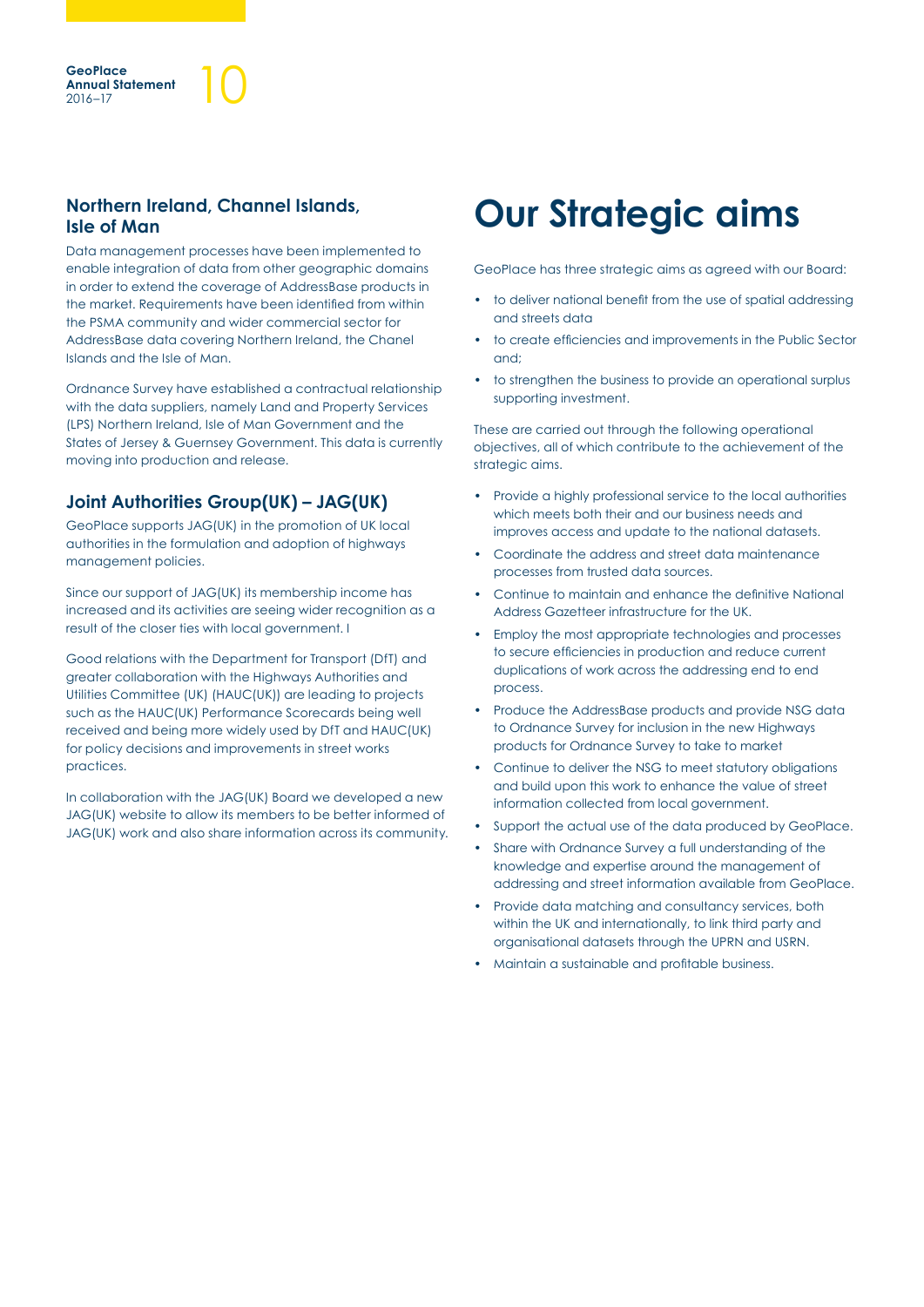# **Our work plan for 2016-17**

Beyond our business as usual activities our continuing focus for 2016-2017 is on investing in and continuing development of the solid platform from which to develop future opportunities in line with our longer term strategic vision.

This focus will be one of consolidation of existing and multifarious data management processes into a single data management environment. Our commitment to an Enterprise Architecture for the business will allow us to reduce technical debt and introduce enhanced data capture and management tools for our primary data suppliers.

Alongside this we will work with our Members to add further appropriate capacity to support new revenue opportunities as a result of exploiting other opportunities and wider use of the data that we manage.

Our specific work programme for the forthcoming year is:

- Introduce and use GeoHub for supply chain data management. This will allow real time access to and provision of data content
- Implement the Enterprise Architecture framework for **GeoPlace**
- Develop Central Maintenance Service

### **Our revenue sources**

We have developed a sustainable business that provides a return to the GeoPlace Members as defined in the financial model. GeoPlace is a commercial business that is expected to create profits for both long term investment in our business and financial returns to Ordnance Survey and the Local Government Association.

GeoPlace revenues are derived from two main sources:

- Public sector an allocation from the Ordnance Survey PSMA contract;
- Private sector based on existing and new Ordnance Survey contracts across a wide range of organisations. Private sector growth is anticipated in line with Ordnance Survey's business plan;

In addition, the provision of services for consultancy, data matching, training and data migration will generate additional revenue and has the potential to grow in the future.

- Migrate online services and websites to a new technical platform
- Improve the interface between local authorities and Royal Mail for exchange of local authority and postcode data
- Invest in additional capacity across GeoPlace to meet new opportunities both in the UK and overseas
- Plan the future IT infrastructure for GeoPlace : develop and enhance through the Infrastructure Strategy
- Work with internal and external stakeholders to further develop the GeoPlace streets strategy. To review and enhance existing data services and collaborative opportunities for GeoPlace, local authorities, JAG(UK), OS, DfT and DEFRA
- Improvement to the NAG / AddressBase interfaces
- NAG Data Quality Improvements. Resolution of one off legacy items highlighted by OS product management. This covers some 10 items classified as high priority
- Plan the future People workforce for GeoPlace : develop and enhance through the HR Strategy
- Delivery of GeoPlace streets data change intelligence
- Making NAG ready for the next census.